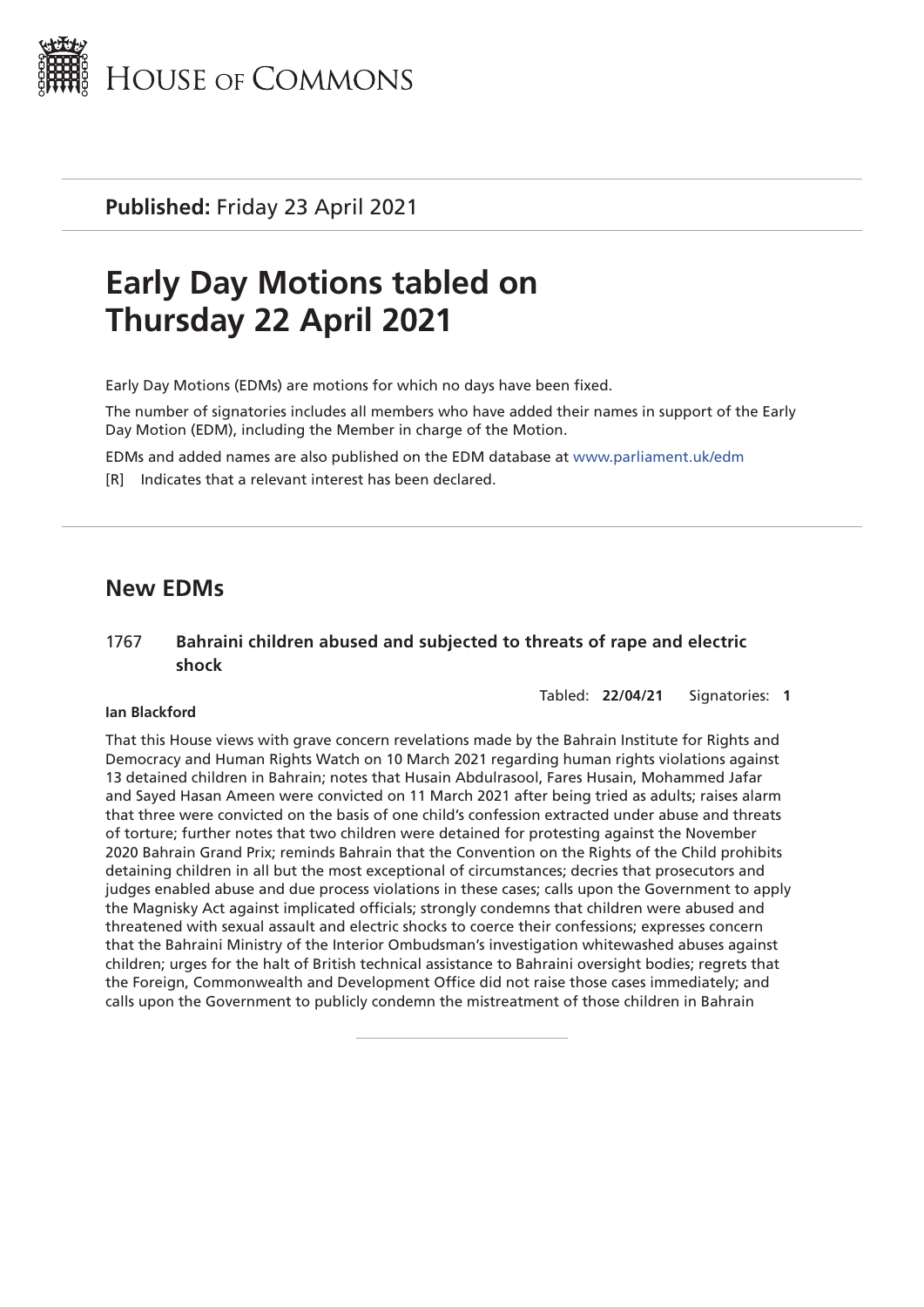# 1768 **Firefighters Memorial Day 2021**

Tabled: **22/04/21** Signatories: **6**

**Grahame Morris Jeremy Corbyn Jon Cruddas Paula Barker Kim Johnson Kate Osborne**

That this House joins with firefighters across the United Kingdom on Firefighters Memorial Day in remembering the bravery and sacrifice of over 2,300 firefighters who have lost their lives in the line of duty; extends its sympathies especially on this memorial day to all the bereaved families of fallen firefighters; acknowledges the good work of the Firefighters Memorial Trust in remembering and honouring all firefighters who have lost their lives while serving humanity and recording their names on the Firefighters Memorial, located close to St Paul's Cathedral in London; and applauds the commitment and selfless dedication of all United Kingdom firefighters who stand ready today and every day to risk their lives to save others and protect their local communities from the consequences of fire, floods, terror attacks and numerous other emergency situations.

# **Added Names**

Below are EDMs tabled in the last two weeks to which names have been added. Only the first 6 names and any new names are included.

# 1696 **Immigration**

Tabled: **24/03/21** Signatories: **76**

**Keir Starmer Nick Thomas-Symonds Holly Lynch Valerie Vaz John McDonnell Mr Nicholas Brown**

Patricia Gibson Liz Saville Roberts

That an humble Address be presented to Her Majesty, praying that the Immigration (Guidance on Detention of Vulnerable Persons) Regulations 2021 (S.I., 2021, No. 184), dated 23 February 2021, a copy of which was laid before this House on 25 February 2021, be annulled.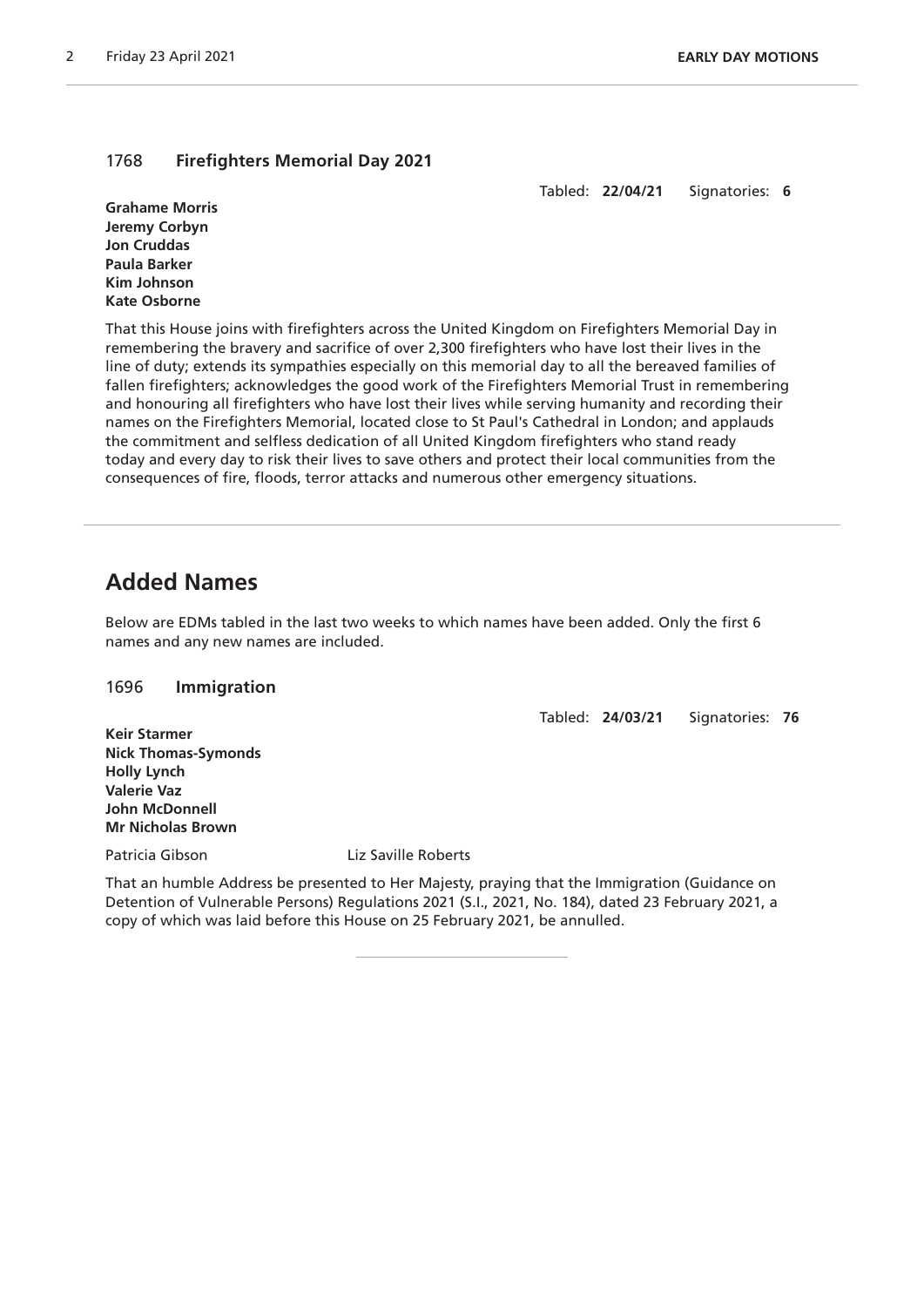#### 1707 **Protection of seals**

Tabled: **12/04/21** Signatories: **7**

**Tracey Crouch Jonathan Edwards Jim Shannon Sir Mike Penning John McDonnell Sarah Olney**

Tonia Antoniazzi

That this House expresses its sadness after the tragic loss, post dog attack, of River Thames' resident Freddie the seal; believes that seals in rivers deserve the same protections as those for deer in Richmond Park; notes that the seal population in the River Thames is as many as 4000 and expected to rise further upon competition of the Thames Tideway in 2024; and urges the Government to urgently assess the need for legislation to protect seals and encourage a peaceful co-existence between man and wildlife

# 1724 **Military trial, detention and treatment of Palestinian children by Israeli authorities**

Tabled: **12/04/21** Signatories: **34**

**Tommy Sheppard Ian Mearns Allan Dorans Kenny MacAskill Neale Hanvey Chris Law**

Martyn Day

That this House notes with concern that Israeli forces continue to arrest, detain and try several hundred Palestinian children in the Israeli military court and detention system each year despite evidence that that process is rife with international law violations; further notes that Israel is the only country in the world that automatically and systematically prosecutes Palestinian children in military courts which lack fundamental fair trial rights and protections; notes that ill-treatment of Palestinian child detainees by Israeli authorities includes widespread physical and psychological violence, blindfolding, strip searches, denial of food and water, position abuse and isolation solely for the purpose of interrogation, and the denial of access to a lawyer before and during interrogations; remarks on the disparity between treatment of Israeli and Palestinian children in Israeli custody; asserts that Israel, as the occupying power under international humanitarian law in the West Bank, including East Jerusalem, is responsible for protecting the rights of Palestinian children living under military occupation; notes too that the recommendations of the 2012 Foreign and Commonwealth Office funded report, Children in Military Custody, and UNICEF's 2013 report, Children in Israeli Military Detention, have not been met; believes that in no circumstances should civilians, particularly children, be detained or prosecuted under the jurisdiction of military courts or held in military detention; and urges the Government to engage with the Government of Israel to end the military trial and detention of Palestinian children and, as a minimum safeguard, to respect and ensure basic due process rights and the absolute prohibition of torture and ill-treatment.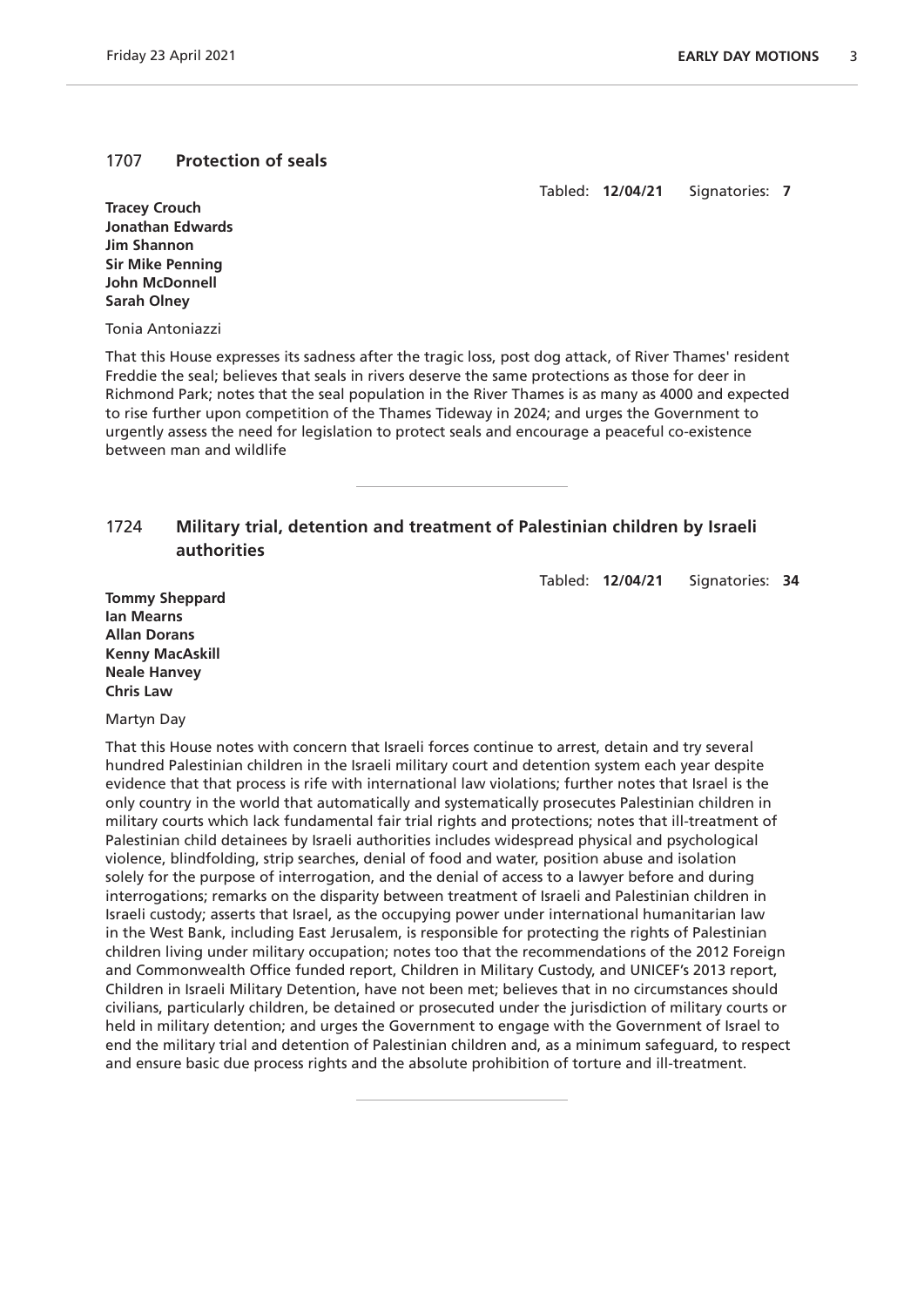#### 1732 **Fire and rehire tactics**

Tabled: **13/04/21** Signatories: **47**

**Grahame Morris Paula Barker Mick Whitley Ian Lavery Navendu Mishra Kate Osborne**

Liz Saville Roberts Ms Harriet Harman

That this House notes with alarm the growing number of employers who are dismissing and reengaging staff on worse pay and terms and conditions, a practice commonly known as fire and rehire; agrees with Government Ministers that such tactics represent an unacceptable abuse of power by rogue bosses, many of whom are exploiting the covid-19 crisis to increase profits at the expense of loyal staff who have risked their lives during the pandemic to keep businesses going; welcomes the Government's stated commitment to tackle those shameful abuses; calls on the Government to publish the Advisory, Conciliation and Arbitration Service report into the practice received by Ministers on 17 February 2021; and further calls on the Government to commit to including proposals in the forthcoming Queen's Speech to outlaw this form of industrial blackmail, as is the case in other European countries, and to bring forward this new legislation as a matter of urgency to protect UK workers from exploitation by unscrupulous employers.

#### 1746 **Corporate wealth tax in G20 countries**

Tabled: **19/04/21** Signatories: **5**

**Jonathan Edwards Jim Shannon Liz Saville Roberts Ben Lake Hywel Williams**

That this House welcomes the report by academics Emmanuel Saez and Gabriel Zucman from Berkeley University proposing a new Corporate Wealth Tax policy targeting all publicly listed companies in G20 countries; notes that that proposed policy would levy a 0.2 per cent tax on the value of stocks of relevant companies; further notes that the current stock capitalisation of G20 countries is estimated at \$90 trillion, therefore notes that that proposed levy would raise approximately \$180 billion; notes that that proposed tax could be paid via the issuing of new stock, easing concerns about potential liquidity issues or impact on business operations; supports the idea of addressing fair taxation of large multinational companies on an international basis as the best way of helping governments tackle global tax evasion and avoidance; believes that the aftermath of the covid-19 pandemic must see combined efforts by governments to address the imbalances, further exacerbated by the covid-19 pandemic, of globalisation which currently heavily favours the forces of capital; and calls on the Government to bring those proposals before the other G20 states and make the case for rapidly introducing that policy.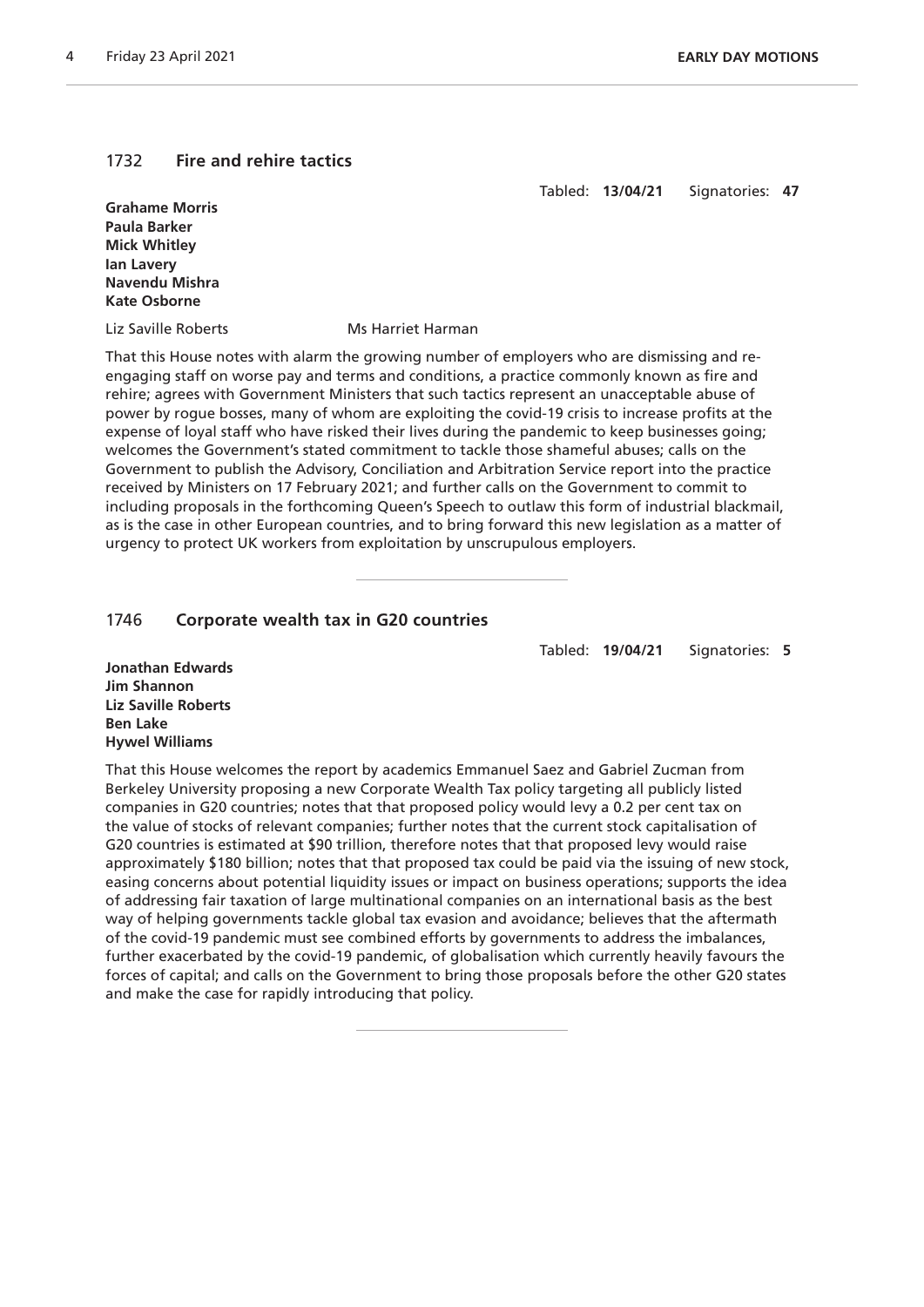# 1749 **Rail to Refuge scheme**

Tabled: **19/04/21** Signatories: **14**

| <b>Rosie Cooper</b>   |            |                                                                                                   |
|-----------------------|------------|---------------------------------------------------------------------------------------------------|
| <b>Jim Shannon</b>    |            |                                                                                                   |
| Paula Barker          |            |                                                                                                   |
| Navendu Mishra        |            |                                                                                                   |
| <b>Gavin Newlands</b> |            |                                                                                                   |
| Kim Johnson           |            |                                                                                                   |
| <b>Marion Fellows</b> | Tony Lloyd | Rachel Hopkins                                                                                    |
|                       |            | That this House celebrates the work of the Rail to Refuge scheme, a joint initiative between rail |

companies and the Women's Aid Federation of England; commends rail operators for providing free travel to over 1,348 people fleeing domestic abuse including 362 children over five; acknowledges the severe impact of the covid-19 pandemic for many and the particular challenge on those suffering domestic abuse; recognises that scheme's achievements since its conception in April 2020; and urges those who need to flee domestic abuse to use that scheme to gain safety.

# 1757 **National Autistic Society East Renfrewshire**

Tabled: **21/04/21** Signatories: **2**

#### **Kirsten Oswald Jim Shannon**

That this House recognises the fantastic work of the National Autistic Society East Renfrewshire Branch in its continued effort to increase autism acceptance and inclusion in East Renfrewshire; commends the invaluable work of volunteers in providing monthly information sessions offering support and information to autistic people and their families; notes the helpful information sessions that have provided by those volunteers on topics such as Post-School Transition and Talking to your Child/Young Person about their ASD Diagnoses which have offered support to local families; praises the work of those volunteers on social media during Autism Awareness Week where they posted a fact a day about Autism dispelling some of the myths associated with autism; welcomes the relaunch of the Stepping Stones initiative in May 2021 year that will assist East Renfrewshire parents and carers, who have a child or young person on the autism diagnostic pathway or recently diagnosed in the last 12 months, with information on understanding autism, education rights and entitlements, and signposting parents and carers to relevant East Renfrewshire services; celebrates the first birthday of the National Autistic Society East Renfrewshire Branch in March 2021, and looks forward to many more years of this vital community-focused support for autistic people and their loved ones in East Renfrewshire.

# 1758 **Contribution to Travel Award awarded to Jacqueline Dobson**

Tabled: **21/04/21** Signatories: **2**

#### **Kirsten Oswald Jim Shannon**

That this House congratulates Jacqueline Dobson, President of Barrhead Travel Group, which is headquartered in East Renfrewshire, who was recognised with a special Contribution to Travel award in the Travel Trade Gazette Top 50 Awards for 2020; notes that that award not only recognises the success Ms Dobson has achieved with Barrhead Travel but also her wider contribution to the travel industry and comes in the wake of what she has described as the most challenging year of her two decades working in the travel business; recognises that judges were impressed by Ms Dobson's efforts to support staff and customers at a time when the coronavirus pandemic has had a devastating impact on the travel industry; further recognises that, as demand for travel dropped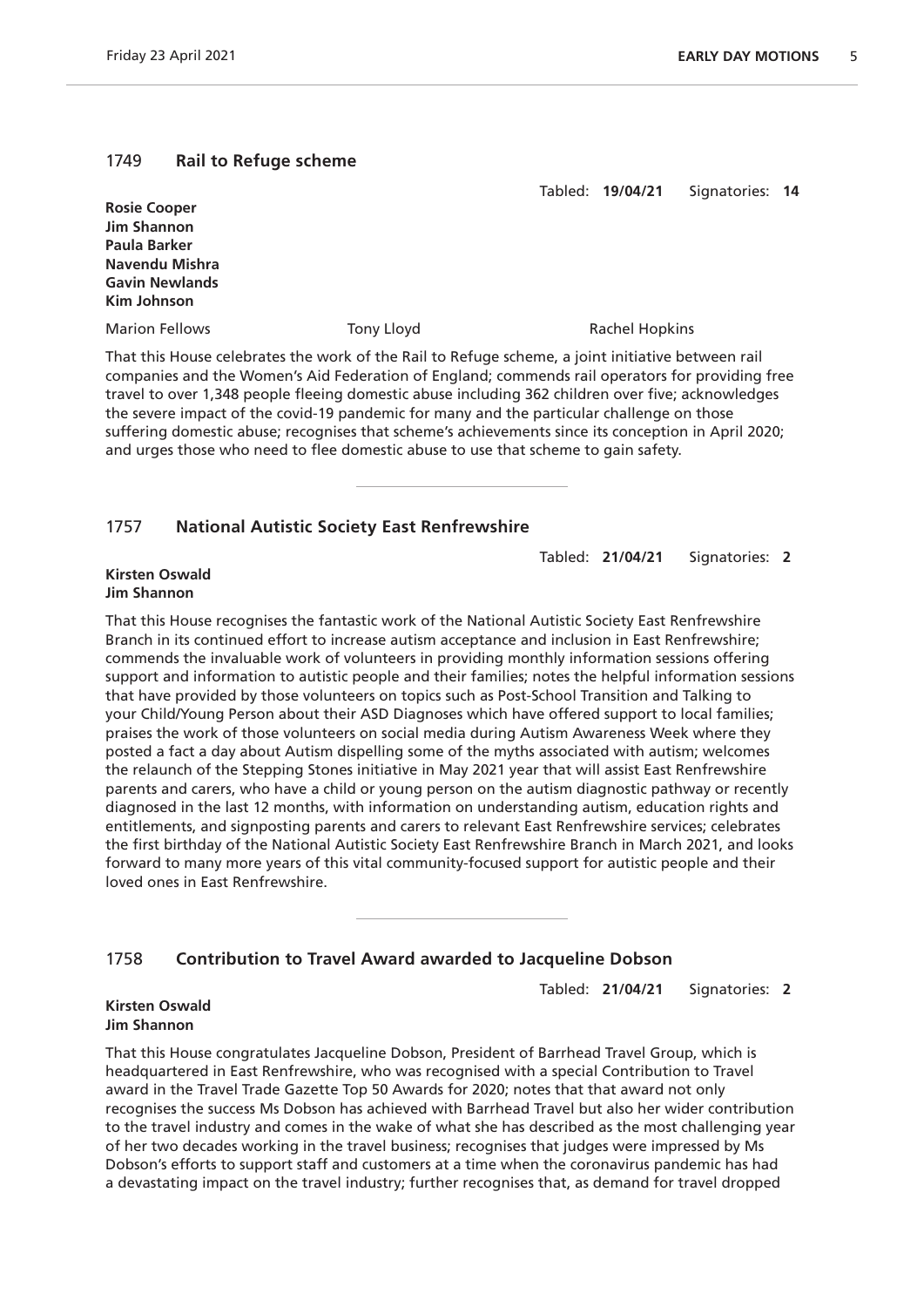as a result of that pandemic, Barrhead Travel worked proactively with the Scottish Government and NHS Scotland to ensure that the expertise of their call-centre staff could be utilised in Scotland's Test and Protect system efforts to control the covid-19 virus; and wishes Ms Dobson and the staff of Barrhead Travel all the best as they work to recover from the challenges posed by the covid-19 pandemic.

#### 1759 **Global covid-19 vaccine inequality**

Tabled: **21/04/21** Signatories: **7**

**Claire Hanna Colum Eastwood Jim Shannon Ben Lake Caroline Lucas Jonathan Edwards**

Rachel Hopkins

That this House notes with concern that affluent countries including the UK have bought enough covid-19 vaccines to immunise the population many times over while poorer countries are hindered by industry monopolies that are driving supply shortages and blocking vaccine access; acknowledges the moral and practical necessity to challenge that situation; further notes the limited capacity of the Covax programme as it aims only to vaccinate 20 per cent of the populations of recipient countries in 2021, meaning that many nations will be waiting until at least 2024 to achieve mass covid-19 immunisation; notes that increased efforts and action are needed urgently to address that situation; adds our voice to that of over 150 former heads of state and Nobel laureates calling for a people's vaccine to end the covid-19 global pandemic; and urges the UK Government to prevent corporate profit from being prioritised in covid-19 vaccine programmes, including by dropping its opposition to a covid-19 vaccine patent waiver thereby helping to eradicate global covid-19 vaccine inequality across the globe, giving poorer nations a chance to fight and be free of the covid-19 virus.

# 1760 **Queens Park FC Scottish League 2 Champions**

Tabled: **21/04/21** Signatories: **3**

#### **Stewart Malcolm McDonald Jim Shannon Margaret Ferrier**

That this House congratulates Queens Park Football Club, Scotland's oldest team, the players, staff and supporters on the club winning its fifth league title in the club's 154-year history, the Scottish League 2 title; applauds the club in extending its own and the city of Glasgow's proud history of footballing success; and encourages supporters to celebrate safely within the current covid-19 restrictions.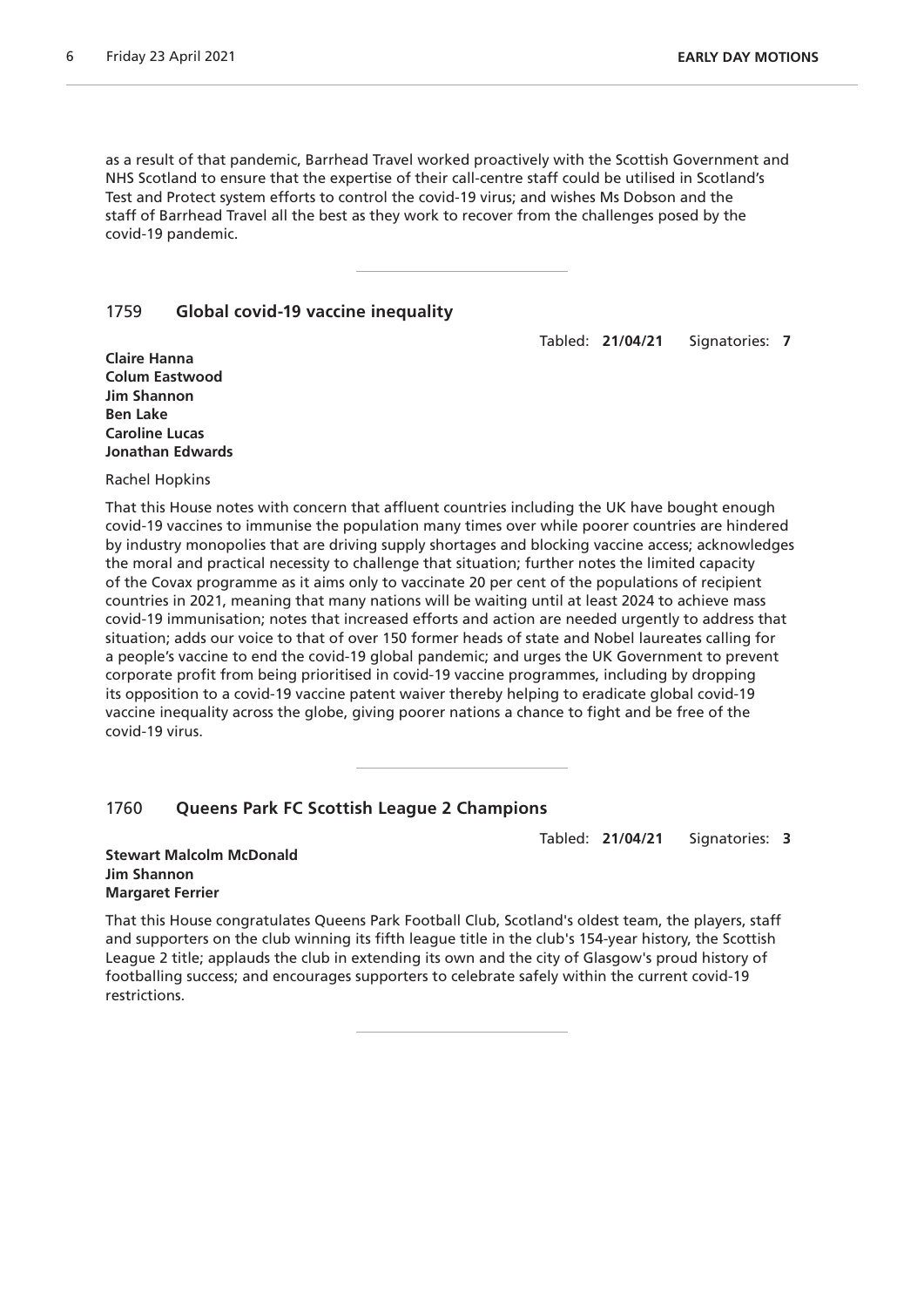# 1761 **Cameron Garrett, Member of the Scottish Youth Parliament of the Year 2020**

Tabled: **21/04/21** Signatories: **2**

#### **Brendan O'Hara Jim Shannon**

That this House congratulates Cameron Garrett from Lochgilphead in Argyll and Bute on being named Member of the Scottish Youth Parliament of the Year at the Scottish Youth Parliament Awards 2021; commends Cameron on his hard work since being elected a MSYP in 2019; notes his dedication to his role, particularly his commitment to his new role as convenor of the Education and Lifelong Learning committee in the Scottish Youth Parliament; highlights the importance of the Scottish Youth Parliament in encouraging young people to engage with politics and the issues that impact their lives; thanks Cameron for his commitment in representing Argyll and Bute; and wishes Cameron and the Scottish Youth Parliament all the best for the future.

# 1762 **TotsBots 20th anniversary**

Tabled: **21/04/21** Signatories: **2**

#### **David Linden Jim Shannon**

That this House congratulates TotsBots, a company based in Glasgow East constituency which manufactures environmentally-friendly reusable nappies, on its twentieth anniversary in April 2021; acknowledges how successfully the business has grown over the past two decades since starting at the kitchen table of husband and wife team Magnus and Fiona Smyth in 2001; commends the company on its sustainable credentials and the positive impact it has made by reducing the number of single-use disposable nappies in landfill; and wishes all of the management and staff at TotsBots every success as they move into their third decade in business.

# 1763 **Kintyre Schools Pipe Band**

Tabled: **21/04/21** Signatories: **2**

#### **Brendan O'Hara Jim Shannon**

That this House congratulates Kintyre Schools Pipe Band on securing a highly creditable second place at the 2021 Scottish Schools Freestyle Championships in March 2021, a category of competition that showcases the versatility of the pipes and drums in combination with other musical instruments; notes that the Kintyre Schools Pipe Band competed against 15 other schools from across Scotland in the event organised by the Scottish School's Pipes and Drums Trust; acknowledges that due to covid-19 restrictions the competition was more complicated than usual with the pipers and drummers and the other musicians having to film their individual performances for the judges; thanks everyone involved with the Kintyre Schools Pipe Bands for helping keep the piping tradition alive and thriving in Argyll; and wishes the Kintyre Schools Pipe Band all the very best in future competitions.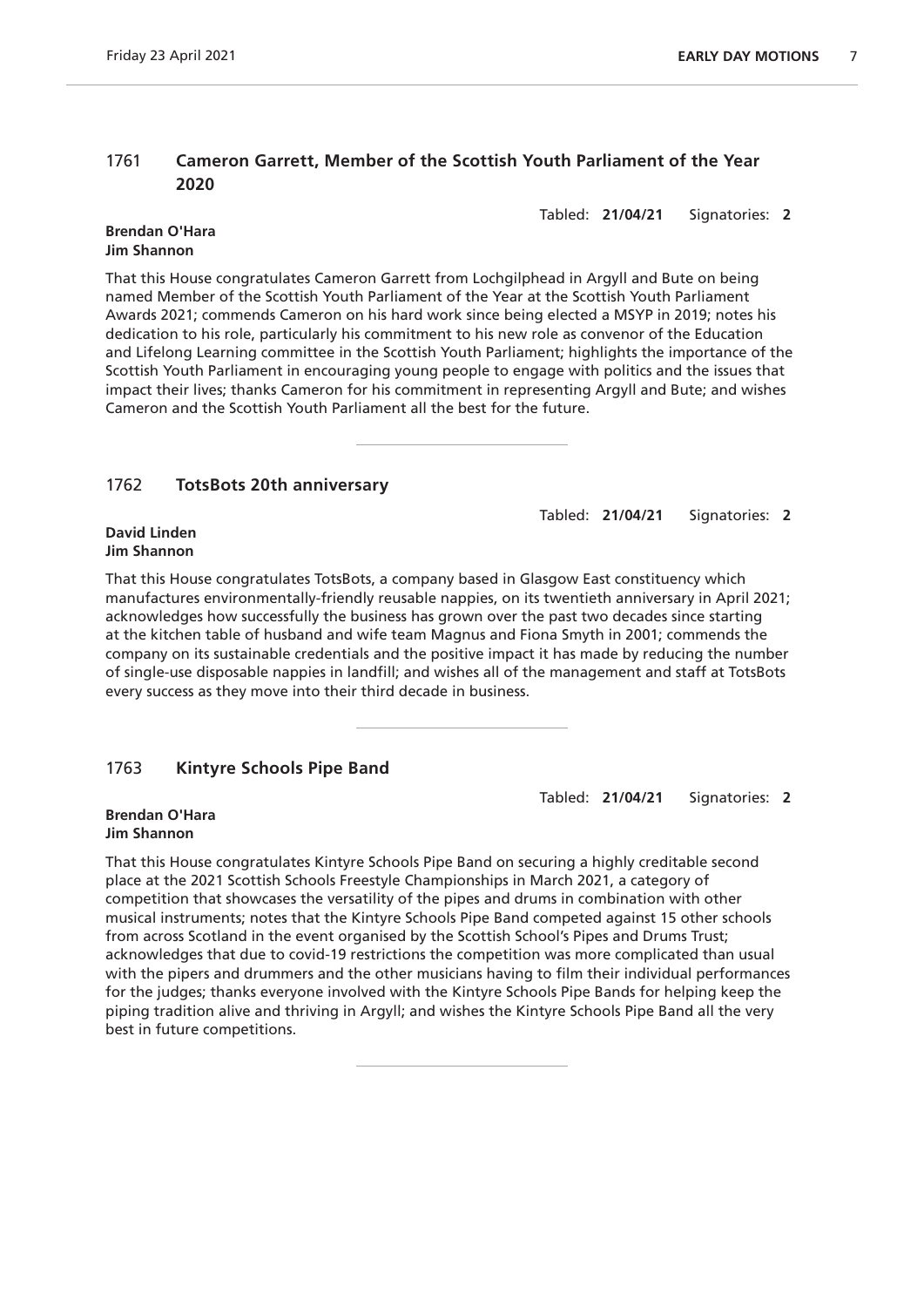# 1764 **Youth Mobility Scheme**

Tabled: **21/04/21** Signatories: **2**

#### **Sarah Olney Jim Shannon**

That this House recognises the benefits of the Youth Mobility Scheme which allows young people to live, work and study in the UK for up to 24 months; notes the importance of that scheme to the development of young people's understanding of different countries and cultures; further notes that the scheme stimulates investment in tourist activities and language schools; recognises the scheme further supports the economy by providing a route for prospective Au Pairs to come to the UK from other countries and vice versa, who provide an affordable and flexible childcare solution; acknowledges that the scheme is limited in scope in terms of countries that can take part and number of places available; laments that EU countries are not included in the scheme; and urges the Government to expand the scope of the Youth Mobility Scheme in recognition of the benefits it delivers to young people.

# 1765 **Fan-led review of football in England**

Tabled: **21/04/21** Signatories: **23**

**Ian Mearns Ian Byrne Mick Whitley Jeremy Corbyn John McDonnell Ian Lavery**

| Dan Carden  | Paula Barker   | Jon Trickett     |
|-------------|----------------|------------------|
| Jim Shannon | Grahame Morris | Jonathan Edwards |
| Dawn Butler | Zarah Sultana  | Kim Johnson      |

That this House welcomes the proposed fan-led review of football governance, but insists that it takes a comprehensive view of every aspect of both the men's and women's game in England; puts football fans front and centre of the review process and recommendations; asserts that no part of the game should be off the table for discussion, and that the sport of football grasps the opportunity to instigate widespread reform of the national game; acknowledges that football has proven unable to govern itself from the top of the game with elite clubs running roughshod over the wishes of fans, players and coaches, down to the lower leagues where historic clubs have disappeared forever; asserts that clubs are valuable cultural assets which are part of this country's heritage and deserve special protection; encourages the fan-led review to reconfigure the power structures in football institutions so that fans are at, and continue to be at, the heart of the decision-making process; supports the concept of supporter board members and removes barriers to supporter ownership; seeks to protect clubs, improve transparency and financial sustainability, strengthen the football pyramid, and increase supporter engagement as per the Football Supporters' Association's Sustain The Game campaign; gives fans a voice in determining ticket prices, kick-off times, distribution of finances, funding of the grassroots; and emphasises that all of this can be delivered but recognises that a strong, independent regulatory body will be required, as may legislation, for this to be successful.